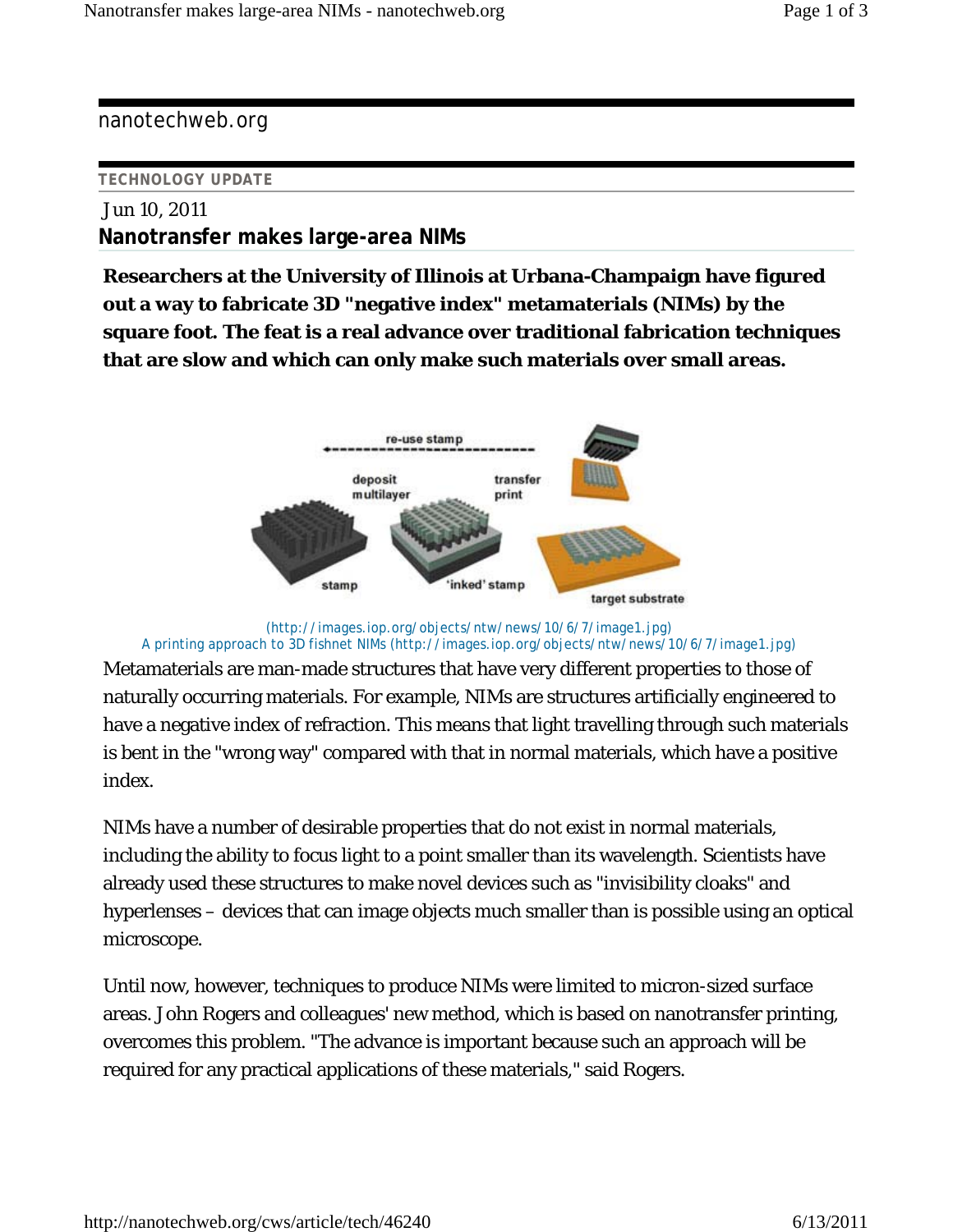

(http://images.iop.org/objects/ntw/news/10/6/7/image2.jpg) 3D fishnet NIMs on plastic substrate (http://images.iop.org/objects/ntw/news/10/6/7/image2.jpg)

The researchers begin by making a high-resolution stamp comprising "hills" and "valleys" on the surface of a moulded polymer. By then depositing alternate layers of materials using an evaporation process, they are able to coat the entire surface (both the raised and depressed regions) with precise multilayer stacks. By peeling off the stacks from just the raised regions allows them to produce a thin film structure that looks like a fishnet, which can be transferred to other substrates such as glass or plastic.

The stamp can be used again for another fabrication cycle and the multilayer fishnets can be designed to have a negative index of refraction. Rogers and co-workers showed that this was possible by detailed optical measurements and modelling studies on the structure.

## **New applications**

"Conventional methods use a focused beam of electrons or ions to fabricate the fishnets in a serial, slow process that are typically applied over areas of a fraction of a square millimetre," Rogers told *nanotechweb.org*. "Our structures are formed in parallel and we can make fishnet structures at the scale of  $10 \times 10$  cm, limited only by the tooling in our academic cleanroom facilities."

Scientists are very much interested in artificial metamaterial structures that have a negative index of refraction. Applications range from ultrathin, high-performance lenses, to photonic device components, sensors and the famous invisibility cloaks.

The team is now busy working on scaling down the feature sizes of its structures so that they operate in the visible wavelength range. Operation in the visible has been difficult to